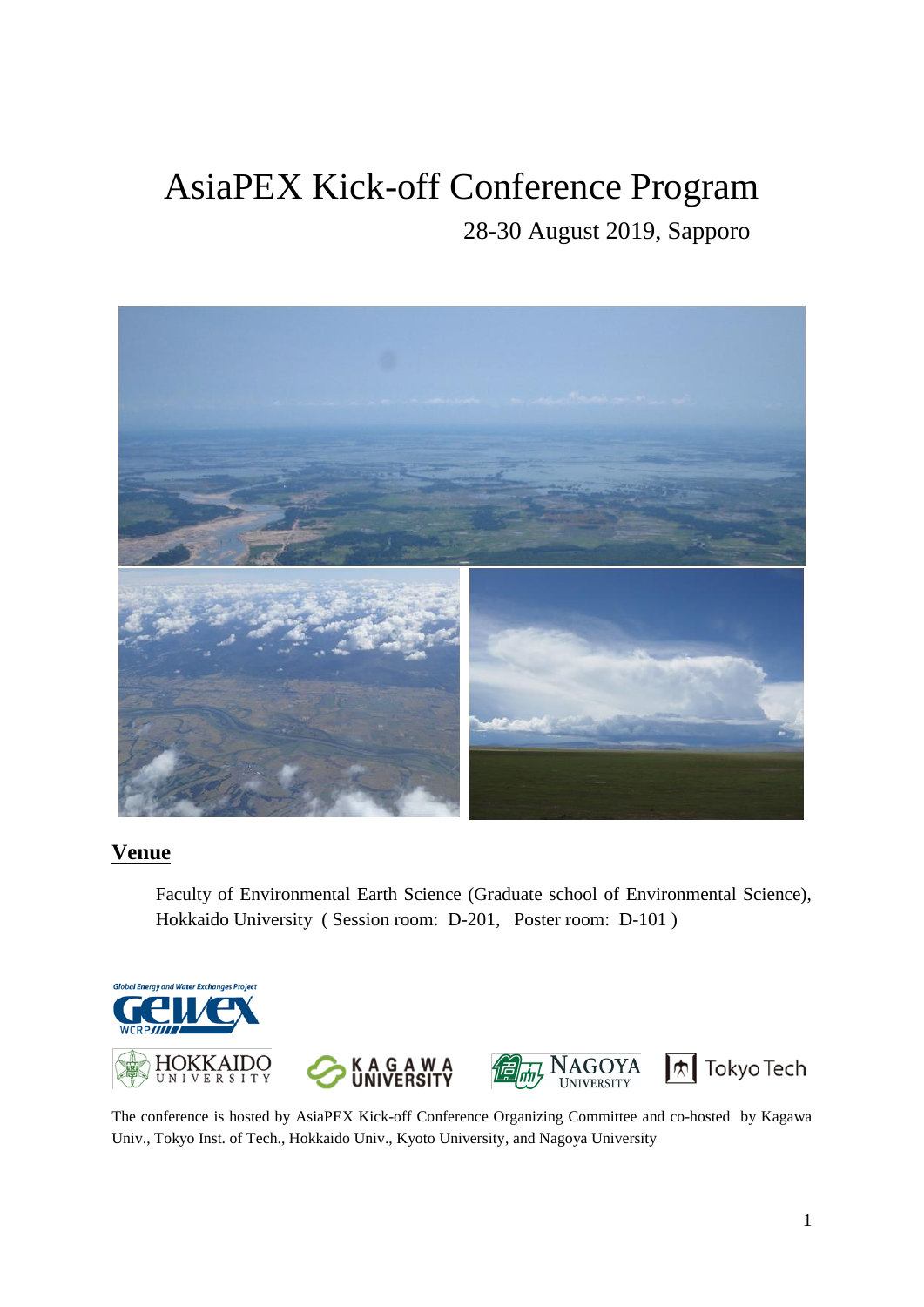### **Aim**

The aim of AsiaPEX (Asian Precipitation Experiment) Kick-off Conference is to exchange ideas associated with all aspects of hydroclimatological research regarding the AsiaPEX. The issues range all main objectives, scientific approaches, and key questions of the AsiaPEX project. The Science Plan of AsiaPEX is under a drafting phase. Presentations and discussions during the Kick-off Conference will be integrated in the updated Science Plan. Plans for the regional projects will be also discussed.

Along with the presented topics below, relevant issues associated with disaster risk reduction and possible researches for the sustainability of future Monsoon Asia are highly welcome.

#### **Program**

#### **28 Aug. 2019 (Wed.)**

- 14:00-15:05 Opening Session (Session 0): AsiaPEX as a GEWEX RHP
- 15:05-15:50 Session 1a: Observation and Estimation of Asian Precipitation
- 16:05-17:05 Session 1b (cont)
- 17:05-18:05 Poster Session 1

17:05-17:15 Lightning Talks 1 (Short Presentations for group A posters) @D-201 17:15-18:05 Poster Core Time @D-101

18:10-19:40 Banquet @D-101

#### **29 Aug. 2019 (Thu.)**

08:45-10:15 Session 1c (cont)

10:30-12:15 Session 2: Process Studies of Asian Land Precipitation

- 13:30-14:45 Session 3: Subseasonal to Interdecadal Variability of Asian Monsoon
- 15:00-16:45 Session4: Land Surface Hydrological Modeling: Human Impact to Cryosphere
- 16:45-17:45 Poster Session 2
	- 16:45-16:55 Lightning Talks 2 (Short Presentations for group B posters) @D-201 16:55-17:45 Poster Core Time @D-101

18:00-20:00 Dinner Party @Restaurant Elm

#### **30 Aug. 2019 (Fri.)**

- 08:45-09:45 Session 5: Coordinated Observation and Modeling Initiatives
- 09:45-10:45 Session 6a: Detection and Projection of the Climate Change
- 11:00-12:15 Session 6b (cont)
- 12:15-12:30 Closing Session

Afternoon City Tour (optional)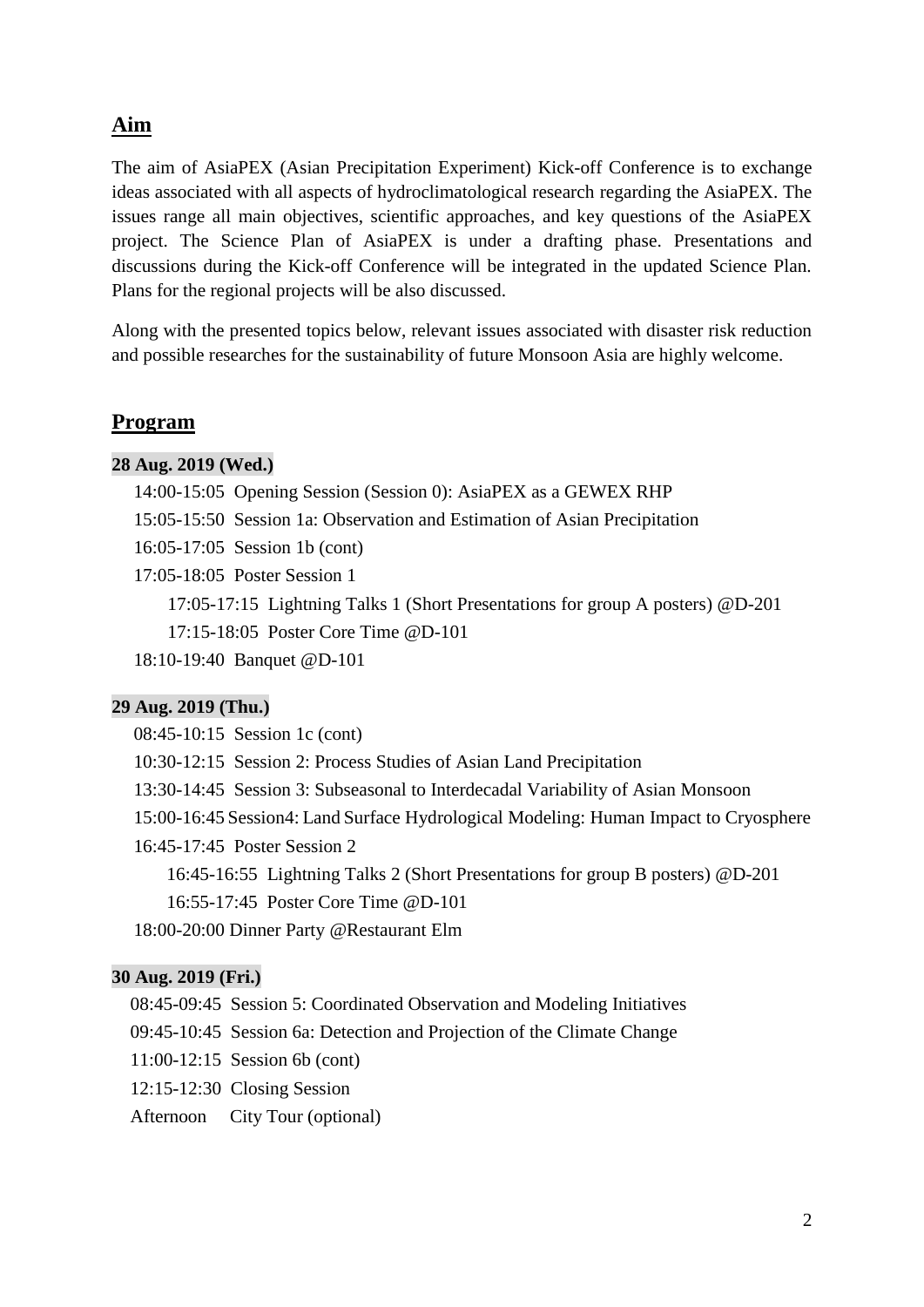### **Access**

### ⚫ **Airport (New-Chitose) to Sapporo station (45-min by Train)**

Train station is located in the domestic terminal. All trains departing at the airport (Rapid Airport) will stop at Sapporo station (1,070JPY). DO NOT get off at the "Shin-Sapporo" station which is different from the "Sapporo" station. Trains are operated in about every 15-20 minutes. 駅は国内線ターミナルにあります。新千歳空港では約 15 分間隔で出発する全ての電車が「札 幌」へ行きます。途中の「新札幌」で間違えて下車しないで下さい。

### ⚫ **JR (and subway) Sapporo Station to Campus (10-15min walk)**

(1) Please pass at "West Ticket Gate" and proceed to "North Exit". 西改札口を通過し、北口から外へ。



North Exit  $(\rightarrow)$ 



(2) At North Exit of Sapporo station, turn left (west) and walk one block. At West-5 street, turn right (North) and walk 200m. You will find the main gate of the university campus. After passing the main gate, immediately turn right and walk under the trees. You will find the building of "Graduate School of Environmental Science" beyond the parking area.

 札幌駅北口から西 5 丁目通りを北へ進み、大学正門へ。正門を通過してすぐに右の小道へ 入ると近道。50m ほど歩くと駐車場の先に環境科学院の建物が見えます。

If you use subway "Kita 12 jou (which means North-12 street)" station, enter the campus through the "Pedestrian gate". You will soon find the graduate school building.

地下鉄「北 12 条」下車の場合は、歩行者用の門からキャンパスに入ると目の前が環境科学 院です。

Campus main gate



Graduate School of Environmental Science (Faculty of Environmental Earth Science)



Pedestrian gate

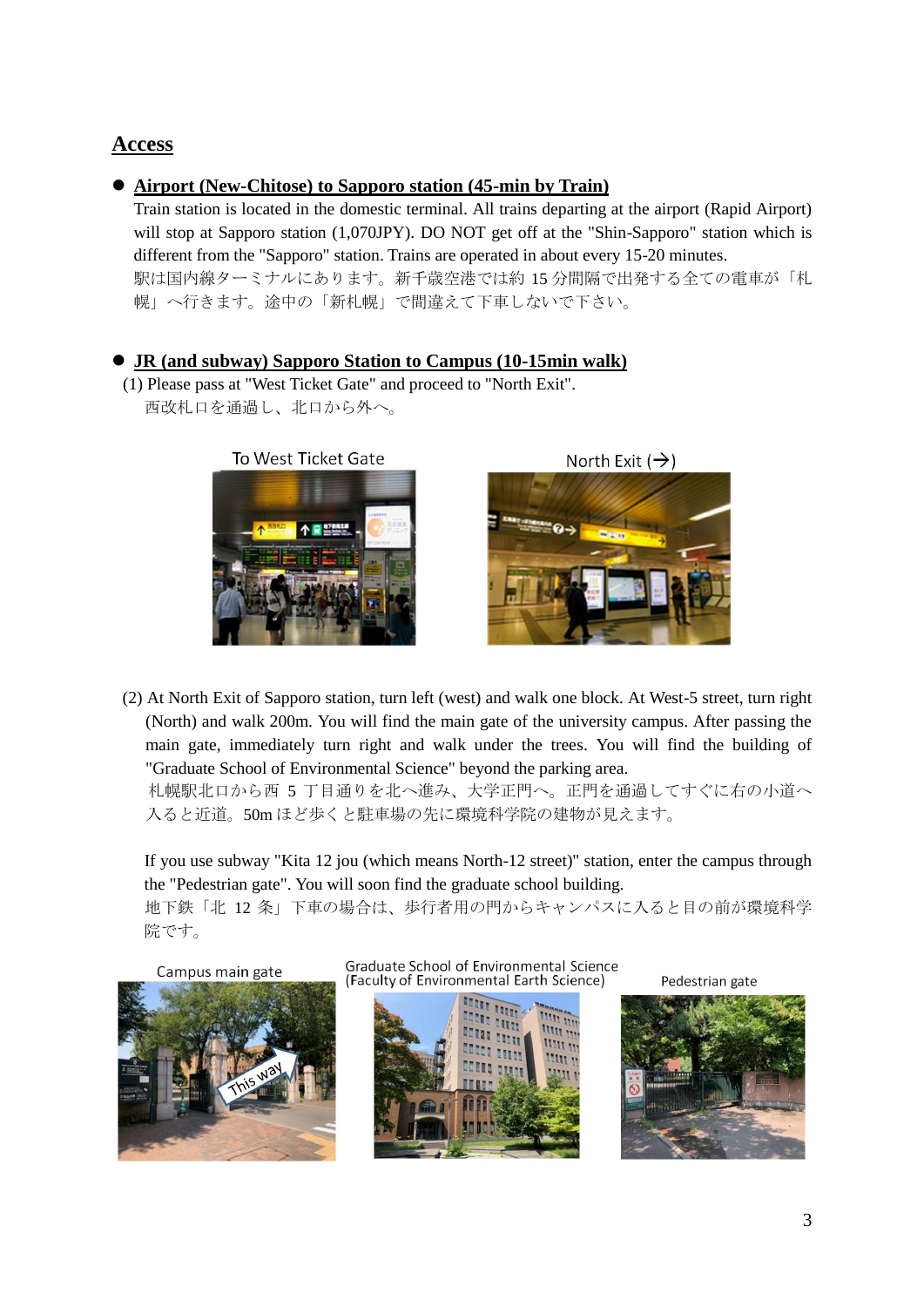# **Guide Map to the Venue**



### **Campus Map**

The Campus map is available here by clicking the link or by scanning the QR code. <https://www.global.hokudai.ac.jp/maps/?p=sapporo>

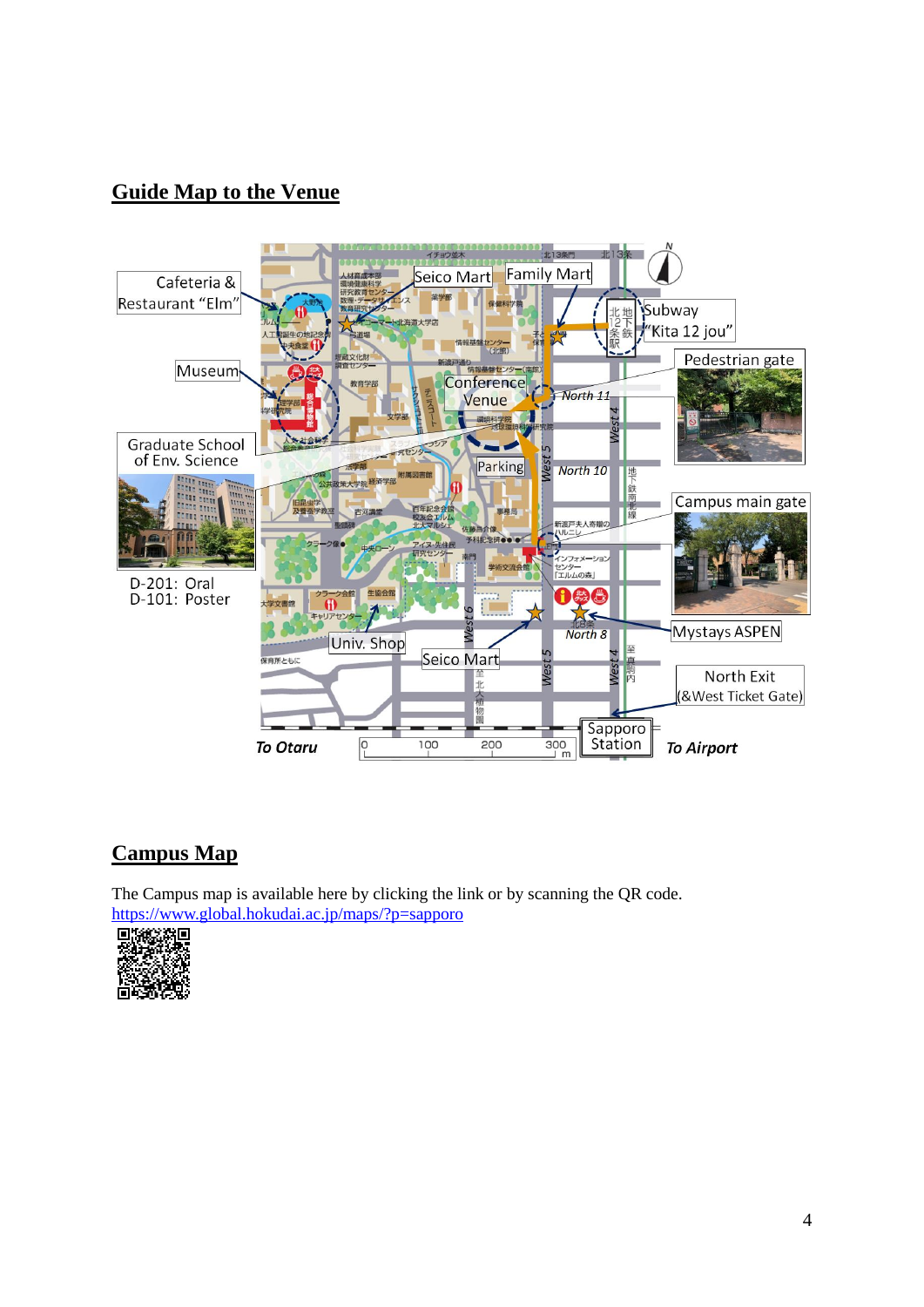# **Notes for Presenters**

#### **Oral Presentation:**

We would highly appreciate your cooperation and understanding on following matters.

Presenters should arrive at the session room (D-201) at least 10 minutes in prior to the session starts. A presentation should be no more than 15 minutes long because of the tight session schedule. Following each presentation, the audience will be given a few minutes to ask clarification and technical questions. The Session chair will monitor the time and will show time signs at 5 min and 1 min before the end of the presentation.

Windows 10 laptop, which includes MS PowerPoint 2016, is available. If you upload the presentation to the laptop, please complete at least 5 minutes before the session starts. For Mac uses, you can directly connect your own Laptop via RGB or HDMI cable.

It is greatly appreciated if you agree to provide your presentation file. The file might be utilized as a valuable input for drafting the science plan.

#### **Poster Presentation:**

Posters will be presented throughout the conference at the Poster session room (D-101). You can present your poster from 13:00 on 28 Aug. Poster boards are pre-assigned and marked with your Abstract Serial Number P1 to P16 and poster group code (A) or (B). The size of poster board is 90 cm width and 180 cm height. Poster pins are available on site.

Lightning Talks (Short Presentations) session will be held at the session room (D-201) before the core time of poster presentation. Please prepare the power point file for 1-minute presentation. For quick exchange, please upload your presentation file to the laptop placed in the session room at least 5 minutes before the Lightning Talks start. Also, please be ready very near the laptop during the Lightning Talks session.

During the core time, the presenters are recommended to stay in front of their posters.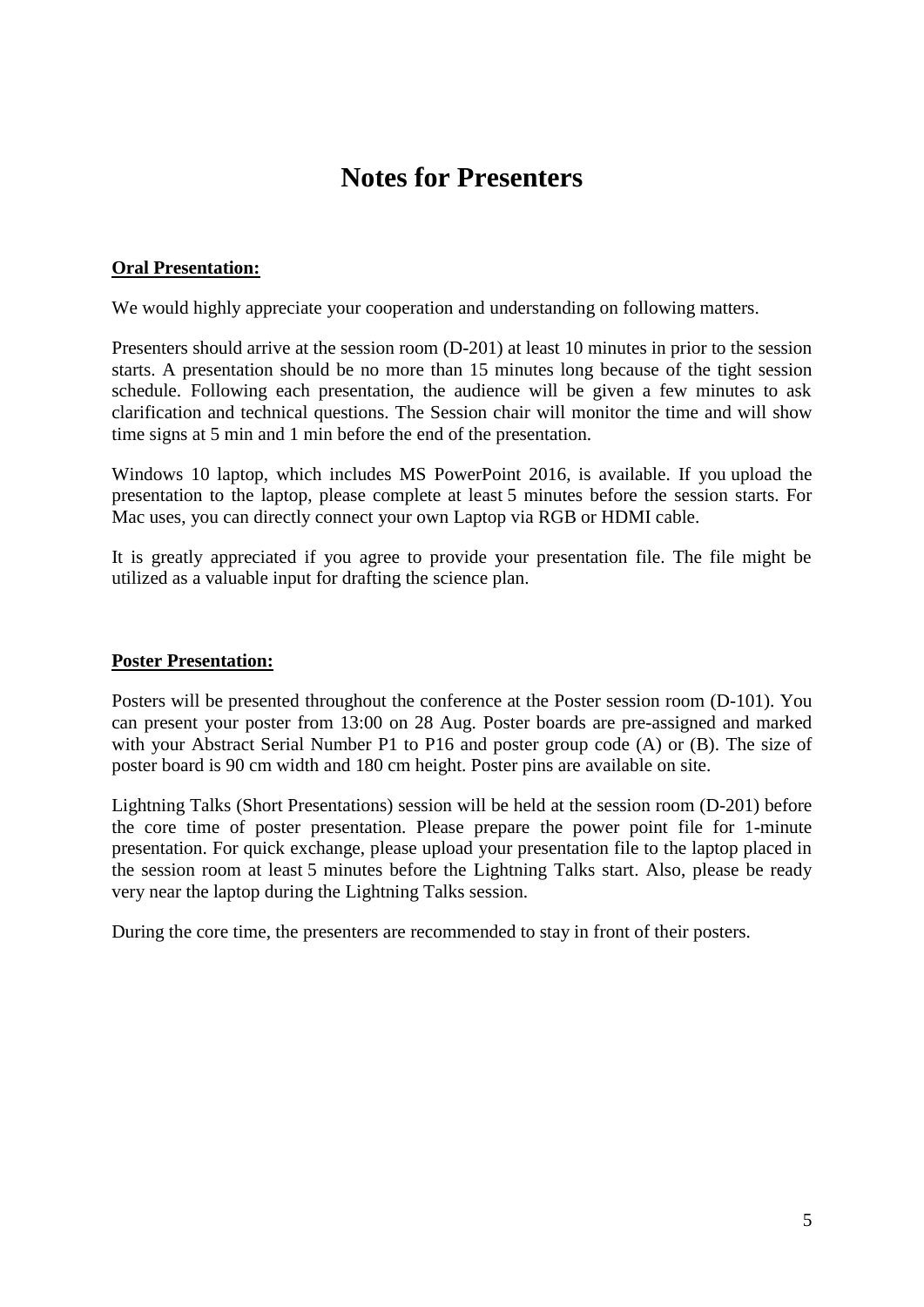# **Session Program Details**

### **Day 1: 28 August 2019 (Wednesday)**

### **14:00-15:05 Opening Session -AsiaPEX as a GEWEX RHP-**

### **Chair: Shinjiro Kanae**

|               | Title                                                                                                   | Presenter (Affiliation)                                           |
|---------------|---------------------------------------------------------------------------------------------------------|-------------------------------------------------------------------|
| 14:00-14:35   | Opening Addresses, Photo Session                                                                        |                                                                   |
| $14:35-14:50$ | Objectives and Overarching Key<br><b>Questions of AsiaPEX</b>                                           | Toru Terao<br>(Faculty of Education, Kagawa<br>University, Japan) |
| 14:50-15:05   | The GEWEX Regional Hydroclimate<br>Projects and Related Activities in High<br>Mountain Regions and Asia | Peter van Oevelen<br>(International GEWEX Project Office,<br>USA) |

# **15:05-15:50 Session 1a -Observation and Estimation of Asian Precipitation-**

# **Chair: Ailikun**

|             | Title                                                                                                                                                                                   | Presenter (Affiliation)                                                                                   |
|-------------|-----------------------------------------------------------------------------------------------------------------------------------------------------------------------------------------|-----------------------------------------------------------------------------------------------------------|
| 15:05-15:20 | Monsoonal Precipitation and Challenges for<br>Sustainable development of Bangladesh                                                                                                     | ATM Shakhawat Hossain<br>(Department of Geological<br>Sciences, Jahangirnagar<br>University, Bangladesh)  |
| 15:20-15:35 | Toward assessment of precipitation climate<br>resource: Bias correction on daily<br>precipitation measurement in Mongolia                                                               | Purevjav Gomboluudev<br>(Information and Research<br>Institute of Meteorology and<br>Hydrology, Mongolia) |
| 15:35-15:50 | The progress on the observation and<br>modeling of land-atmospheric Interactions<br>over heterogeneous landscapes: from<br>Tibetan Plateau to Third Pole and Pan-<br>Third Pole regions | Yaoming Ma<br>(Institute of Tibetan Plateau<br>Research, CAS, China)                                      |

*Break Time: 15 minutes*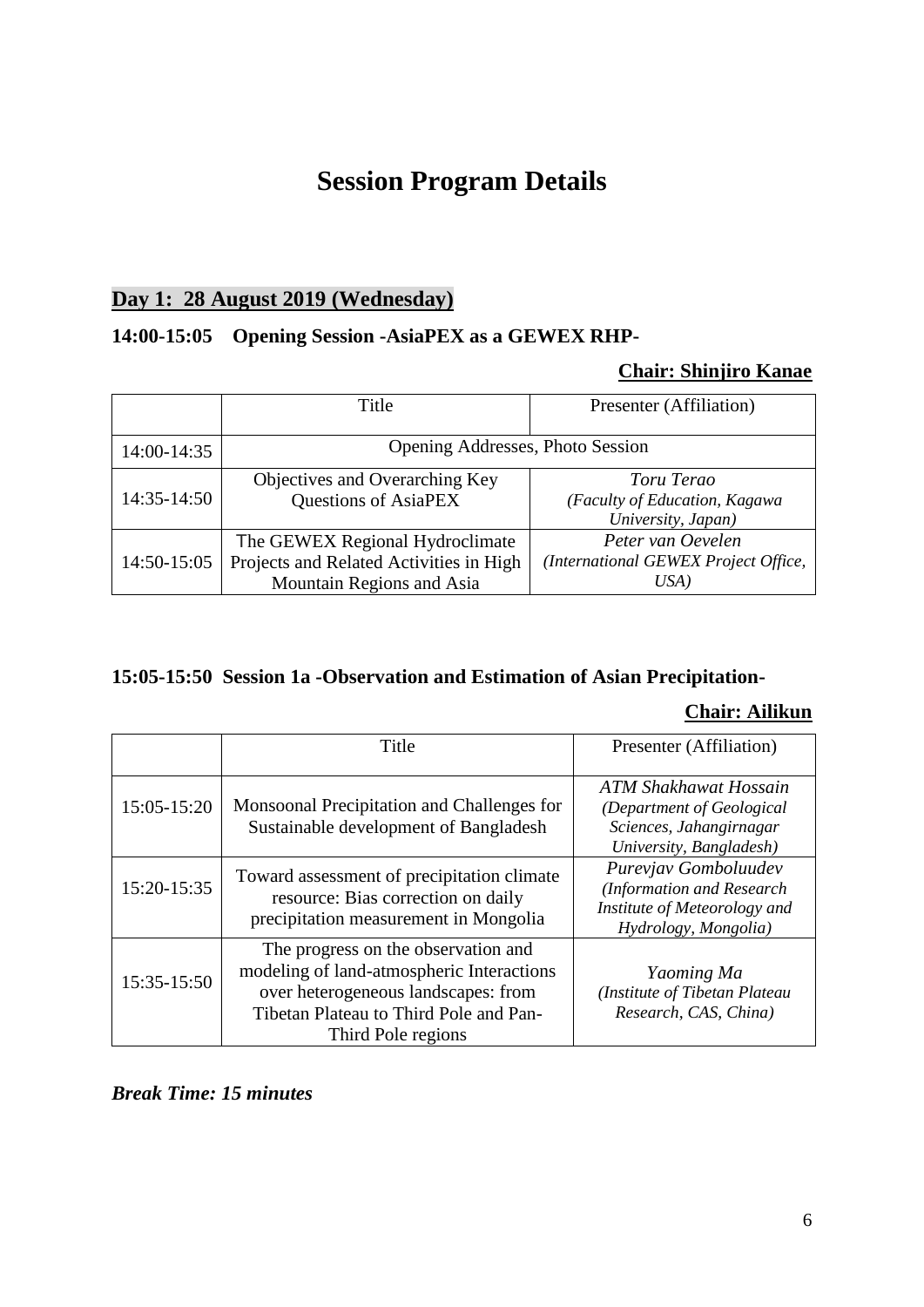# **16:05-17:05 Session 1b (cont.)**

### **Chair: Shakhawat Hossain**

|                 | Title                                                                                                                                     | Presenter (Affiliation)                                                                                           |
|-----------------|-------------------------------------------------------------------------------------------------------------------------------------------|-------------------------------------------------------------------------------------------------------------------|
| $16:05 - 16:20$ | Long-term dataset of geostationary<br>meteorological satellites in Center for<br><b>Environmental Remote Sensing</b><br>(CEReS), Japan    | Atsushi Higuchi<br>(Center for Environmental Remote<br>Sensing, Chiba University, Japan)                          |
| $16:20 - 16:35$ | Uncertainties in gridded precipitation<br>products derived from spaceborne radars                                                         | Masafumi Hirose<br>(Faculty of Science and<br>Technology, Meijo University,<br>Japan)                             |
| $16:35 - 16:50$ | JAkarta Heavy precipitation Experiment<br>(JAHE), a new Kakenhi-based field<br>study on the IMC coastal hydrological<br>cycle climatology | Shuichi Mori<br>(Japan Agency for Marine-Earth<br>Science and Technology<br>(JAMSTEC), Japan)                     |
| 16:50-17:05     | Evolution of tropical coastal triple<br>boundary zone as biosphere and<br>anthroposphere                                                  | Manabu D. Yamanaka (Research<br>Institute for Humanity and Nature,<br>and Kobe University, and<br>JAMSTEC, Japan) |

### **17:05-18:05 Poster Session 1**

\*17:05-17:15 Lightning Talks (1-min presentation per poster) @D-201 \*17:15-18:05 **Group A** Core time@D-101

# **Chair: Masato I. Nodzu**

|       | Title                                                                                                                                                                   | Presenter (Affiliation)                                                                            |
|-------|-------------------------------------------------------------------------------------------------------------------------------------------------------------------------|----------------------------------------------------------------------------------------------------|
| P1(A) | Orographic Effects on Polar Mesocyclones<br>Genesis around the Western Offshore of<br>Hokkaido Island                                                                   | Kenta Tamura<br>(Graduate School of Environmental<br>Science, Hokkaido University,<br>Japan)       |
| P2(A) | Influence of terrestrial precipitation to the<br>variability of extreme sea levels along the coast<br>of Bangladesh                                                     | Md. Anowarul Islam<br>(Graduate School of Environmental<br>Science, Hokkaido University,<br>Japan) |
| P3(A) | The influence of uncertainty of upstream<br>discharge on downstream in Tokachi river<br>basin                                                                           | Mai Ando<br>(Graduate school of Engineering,<br>Hokkaido University, Japan)                        |
| P4(A) | Predictability of river water level, riverbed<br>fluctuation and flood disaster pattern using<br>ensemble weather forecast for 2016 Hokkaido<br>heavy rainfall disaster | Muhammad Izaaz Hazmii Bin<br>Suhaimi<br>(Faculty of Engineering, Hokkaido<br>University, Japan)    |
| P5(A) | Influence of topography on annual maximum<br>heavy rainfalls over upper catchments in<br>Hokkaido                                                                       | Yui Takehara<br>(Faculty of Engineering, Hokkaido<br>University, Japan)                            |
| P6(A) | New-record theory of annual maximum                                                                                                                                     | Seang Chhay Ngorn<br>(Graduate School of Engineering,                                              |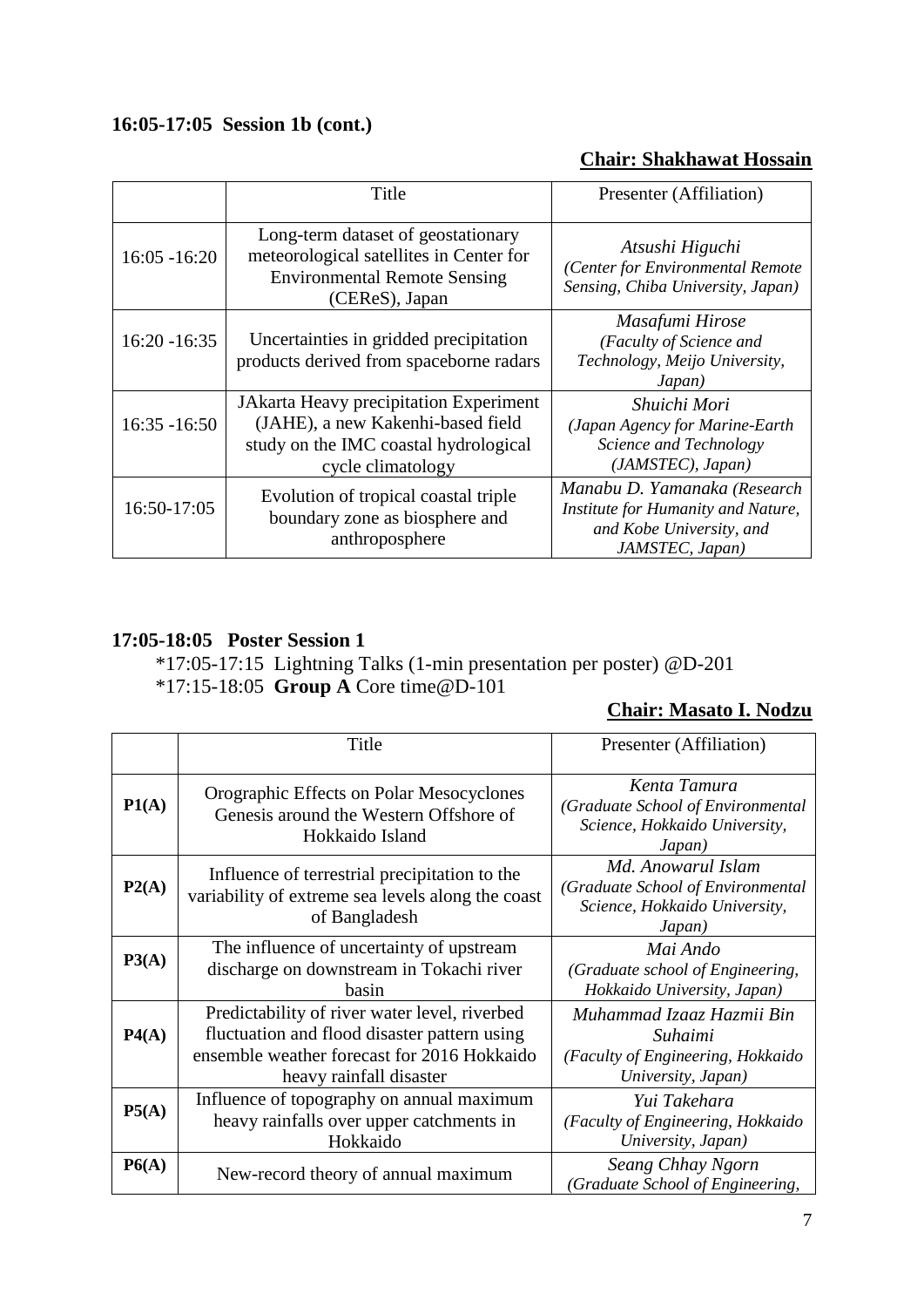|       | precipitation associated with the temperature<br>trend among 58 stations and database for | Hokkaido University, Japan)                       |
|-------|-------------------------------------------------------------------------------------------|---------------------------------------------------|
|       | Policy Decision making for Future climate<br>change (d4PDF), Japan                        |                                                   |
| P7(A) | Sensitivity Experiments for Multiple Equilibria<br>of the Water Cycle Analyzed by a Soil- | Ryosuke Kato<br>(Graduated school of Engineering, |
|       | <b>Atmosphere Model</b>                                                                   | Hokkaido University, Japan)                       |

### **18:10-19:40 Banquet @D-101**

**-------------------------------------------------------------------------------------------------------**

# **Day 2: 29 August 2019 (Thursday)**

# **08:45-10:15 Session 1c (cont.)-Observation and Estimation of Asian Precipitation-**

### **Chair: Subashisa Dutta**

|             | Title                                                                                                                                         | Presenter (Affiliation)                                                                                                 |
|-------------|-----------------------------------------------------------------------------------------------------------------------------------------------|-------------------------------------------------------------------------------------------------------------------------|
| 08:45-09:00 | Role of coastal precipitation in Asian<br>monsoon                                                                                             | Shin-Ya Ogino<br>(Japan Agency for Marine-Earth<br>Science and Technology<br>(JAMSTEC), Japan)                          |
| 09:00-09:15 | <b>BRAIN: Borderless Radar</b><br><b>Information Networking over South</b><br>and Southeast Asia                                              | Hideyuki Kamimera<br>(National Research Institute for<br><b>Earth Science and Disaster</b><br>Resilience (NIED), Japan) |
| 09:15-09:30 | Toward improvement in estimate of<br>precipitation in higher resolution with<br>surface gauge, radar and satellite<br>observations in Vietnam | Masato I. Nodzu<br>(Department of Geography, Tokyo<br>Metropolitan University, Japan)                                   |
| 09:30-09:45 | Field observation of rainfall, ocean<br>spray and wave with X-band radar in<br>summer season of 2018                                          | Hiroki Okachi<br>(Graduate School of Engineering,<br>Hokkaido University, Japan)                                        |
| 09:45-10:00 | Causes of the wettest place in the<br>southern slope of the Meghalaya<br>Plateau, Northeast India                                             | <i>Fumie Murata</i><br>(Faculty of Science and Technology,<br>Kochi University, Japan)                                  |
| 10:00-10:15 | Regionality of interannual variation of<br>seasonal precipitation over India                                                                  | Azusa Fukushima<br>(Faculty of Humanities and<br>Sciences, Kobe Gakuin University,<br>Japan)                            |

*Break Time: 15 minutes*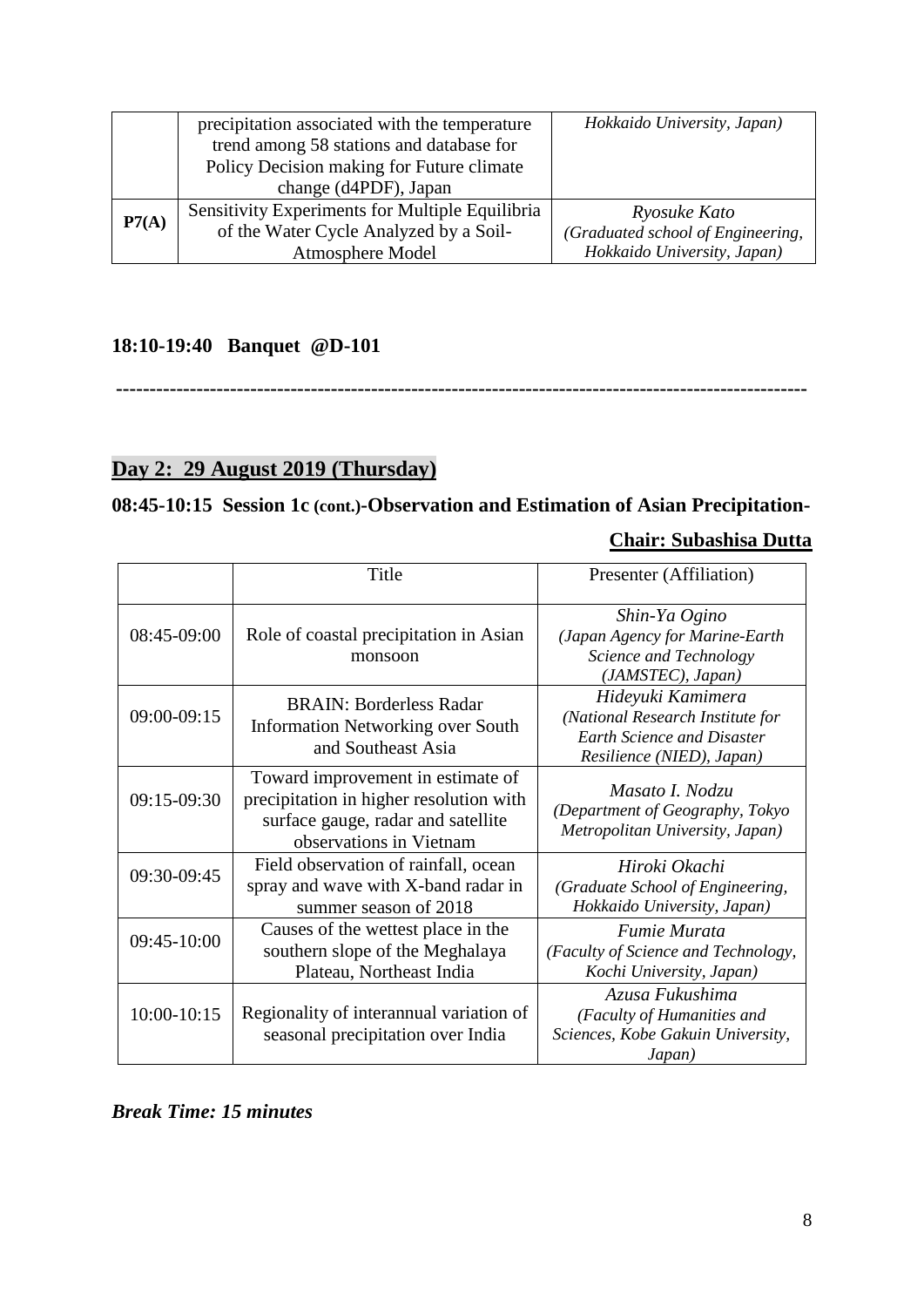# **10:30-12:15 Session 2 -Process Studies of Asian Land Precipitation-**

### **Chair: Hideyuki Kamimera**

|               | Title                                                                                                                                                                          | Presenter (Affiliation)                                                                          |
|---------------|--------------------------------------------------------------------------------------------------------------------------------------------------------------------------------|--------------------------------------------------------------------------------------------------|
| 10:30-10:45   | Observation and Simulation of land-<br>air and lake-air interactions on the<br><b>Tibetan Plateau</b>                                                                          | Yang Kun<br>(Department of Earth System Science,<br>Tsinghua University, China)                  |
| 10:45-11:00   | Analysis on atmospheric heating<br>field by using different methods<br>over the Tibetan Plateau                                                                                | Weigiang Ma<br>(Institute of Tibetan Plateau Research,<br>CAS, China)                            |
| $11:00-11:15$ | Simulated clouds and precipitation<br>over and around the Himalayas<br>using the cloud resolving model                                                                         | Shiori Sugimoto<br>(Japan Agency for Marine-Earth<br>Science and Technology (JAMSTEC),<br>Japan) |
| $11:15-11:30$ | Understanding of plant<br>physiological response using<br>turbulent flux observation and<br>transpiration model                                                                | Daisuke Komori<br>(Department of Civil Engineering,<br>Tohoku University, Japan)                 |
| 11:30-11:45   | <b>Evapotranspiration from Remote</b><br>Sensing and Spatio-temporal<br>Analysis over the Tibetan Plateau                                                                      | Jia Li<br>(Institute of Remote Sensing and<br>Digital Earth, CAS, China)                         |
| 11:45-12:00   | Simulation of Convective Hot Spots<br>along the Foot-Hills of the<br>Himalayas that Kicked-off a<br>Tornado in Nepal and a Severe<br>Storm in Bangladesh on 31st March<br>2019 | Someshwar Das<br>(Department of Atmospheric Science,<br>Central University of Rajasthan, India)  |
| 12:00-12:15   | Enhanced probability of mesoscale<br>convective system initiations due to<br>land surface heterogeneity                                                                        | Tomonori Sato<br>(Faculty of Environmental Earth<br>Science, Hokkaido University, Japan)         |

*Lunch Break: (12:15 – 13:30)*

# **13:30-14:45 Session 3-Subseasonal to Interdecadal Variability of Asian Monsoon-**

### **Chair: Someshwar Das**

|             | Title                                                                                                                                                           | Presenter (Affiliation)                                                                      |
|-------------|-----------------------------------------------------------------------------------------------------------------------------------------------------------------|----------------------------------------------------------------------------------------------|
| 13:30-13:45 | The boreal summer intraseasonal<br>oscillation: A review                                                                                                        | Kazuyoshi Kikuchi<br>(International Pacific Research<br>Center, University of Hawaii, USA)   |
| 13:45-14:00 | <b>Investigation of Transport Processes</b><br>Associated with the Asian Summer<br>Monsoon Circulation using Balloons,<br>Lidars, and Aircrafts - Collaboration | Masatomo Fujiwara<br>(Faculty of Environmental Earth<br>Science, Hokkaido University, Japan) |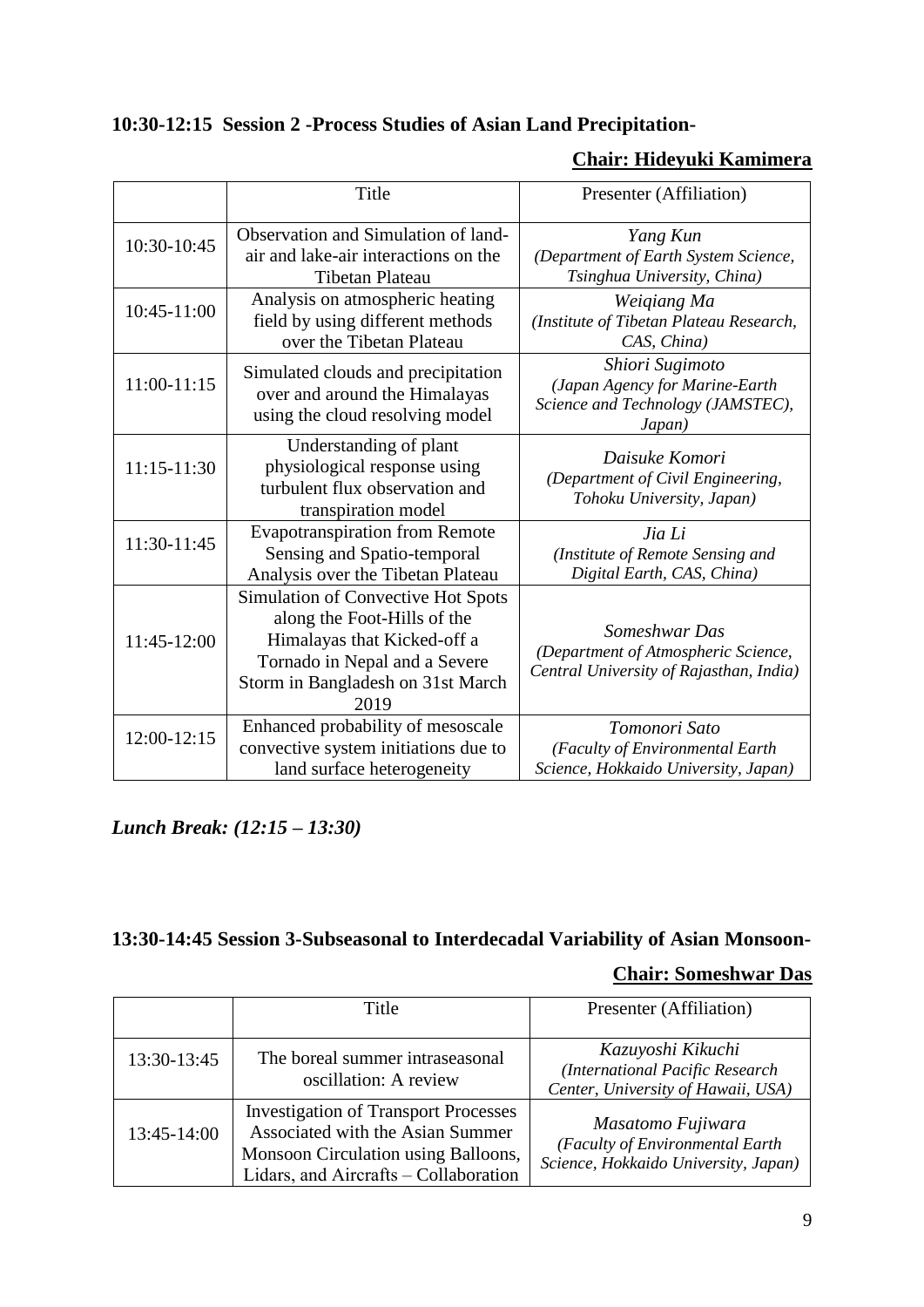|             | with the ACCLIP                       |                                     |
|-------------|---------------------------------------|-------------------------------------|
|             | Using weather pattern recognition to  |                                     |
| 14:00-14:15 | classify and predict summertime       | Dzung Nguyen-Le                     |
|             | heavy rainfall occurrence over the    | (Faculty of Engineering, Hokkaido   |
|             | Upper Nan river basin, northwestern   | University, Japan)                  |
|             | Thailand                              |                                     |
| 14:15-14:30 | Data rescue for the long-term         | Hisayuki Kubota                     |
|             | tropical cyclone variabilities in the | (Faculty of Science, Hokkaido       |
|             | western north Pacific                 | University, Japan)                  |
| 14:30-14:45 | Current status and challenges in      | Yuhei Takaya                        |
|             | seasonal prediction of the Asian      | (Meteorological Research Institute, |
|             | summer monsoon                        | Japan Meteorological Agency, Japan) |

### *Break Time: 15 minutes*

# **15:00-16:45 Session 4 -Land Surface Hydrological Modeling: Human Impact to Cryosphere-**

### **Chair: Dzung Nguyen-Le**

|               | Title                                                                                                                                                                   | Presenter (Affiliation)                                                                                           |
|---------------|-------------------------------------------------------------------------------------------------------------------------------------------------------------------------|-------------------------------------------------------------------------------------------------------------------|
| 15:00-15:15   | Some challenges and their current<br>examples in large-scale modeling of<br>hydrology and water resources under<br>AsiaPEX                                              | Shinjiro Kanae<br>(Department of Civil and<br>Environmental Engineering, Tokyo<br>Institute of Technology, Japan) |
| $15:15-15:30$ | <b>Characteristics of Rainfall Extremes</b><br>over Jakarta and an Approach of<br>Flood Monitoring using Weather<br>Radar Data and River Discharge of<br>Ciliwung River | Fadli Syamsudin<br>(Agency for the Assessment and<br>Application of Technology (BPPT),<br>Indonesia)              |
| 15:30-15:45   | Multi-sphere hydrological modeling<br>over the Third Pole                                                                                                               | Lei Wang<br>(Institute of Tibetan Plateau<br>Research, CAS, China)                                                |
| 15:45-16:00   | Near Real time Basin Scale<br>hydrological modelling of<br><b>Brahmaputra River for Flood</b><br>predication                                                            | Subashisa Dutta<br>(Indian Institute of Technology<br>Guwahati, India)                                            |
| 16:00-16:15   | High resolution land surface<br>distributed hydrological modeling in<br>Nepal Himalaya                                                                                  | Maheswor Shrestha<br>(Water and Energy Commission<br>Secretariat, Nepal)                                          |
| 16:15-16:30   | Analysis of Rainfall and Extreme<br>Rainfall Events over Himalayas                                                                                                      | Ajit Tyagi<br>(Indian Meteorological Society,<br>India)                                                           |
| 16:30-16:45   | Precipitation and its variability in<br>high elevation areas of the Nepal<br>Himalayas                                                                                  | Hatsuki Fujinami<br>(Institute for Space-Earth<br>Environmental Research, Nagoya<br>University, Japan)            |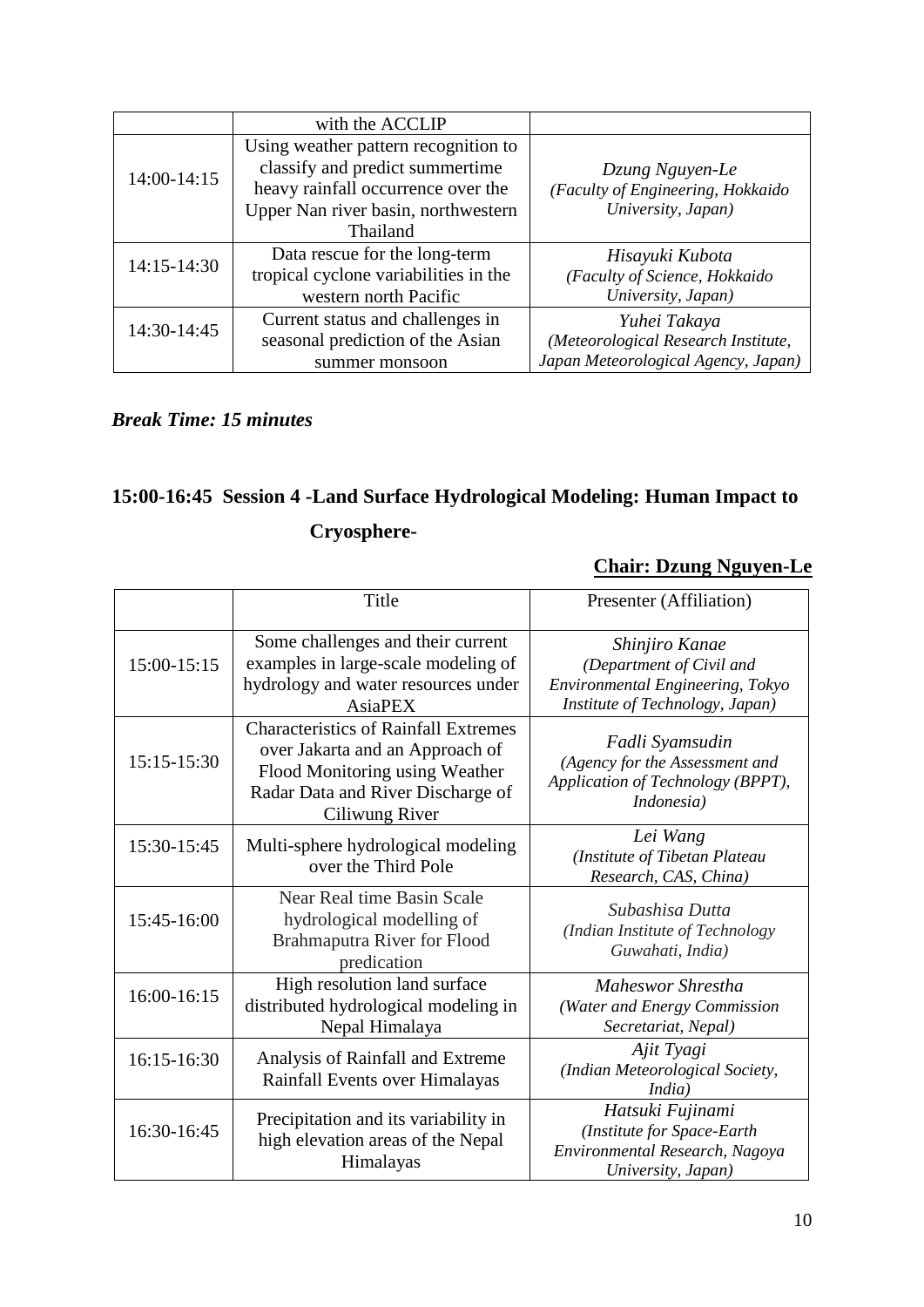### **16:45-17:45 Poster Session 2**

\*16:45-16:55 Lightning Talks (1-min presentation per poster) @D-201 \*16:55-17:45 **Group B** Core time@D-101

### **Chair: Azusa Fukushima**

|        | Title                                                                                                                                                                      | Presenter (Affiliation)                                                                                |
|--------|----------------------------------------------------------------------------------------------------------------------------------------------------------------------------|--------------------------------------------------------------------------------------------------------|
| P8(B)  | Potential Impact of Climate Change on<br>Rainfall Erosivity in Kushiro Basin,<br>Japan                                                                                     | Shara Grace C. Astillero<br>(Graduate School of Engineering,<br>Hokkaido University, Japan)            |
| P9(B)  | Three dimensional wind field in Rain-<br>Shaped Rain Band around Sapporo 2014<br>using three radars                                                                        | Yuta Ohya<br>(Graduate School of Engineering,<br>Hokkaido University, Japan)                           |
| P10(B) | <b>Interannual Characteristics of Snow</b><br>Falling and Melting Process in Jozankei,<br>Sapporo                                                                          | Nobutaka Hosoi<br>(Graduated school of Engineering,<br>Hokkaido University, Japan)                     |
| P11(B) | A promising new observation in the<br>AsiaPEX - an unmanned aerial vehicle<br>observation of evolution in the lower<br>boundary layer in the morning                       | Masato I. Nodzu<br>(Department of Geography, Tokyo<br>Metropolitan University, Japan)                  |
| P12(B) | <b>Short term Precipitation Forecast System</b><br>in Heterogeneous Urban Landscape in<br>Delhi City using Weather Radar                                                   | Subashisa Dutta<br>(Department of Civil Engineering, IIT<br>Guwahati, India)                           |
| P13(B) | Comparison of diurnal variation in<br>precipitation between pre-monsoon and<br>monsoon seasons in Assam, India                                                             | Kyoichiro Kuriyama<br>(Graduate School of Integrated Arts and<br>Sciences, Kochi University, Japan)    |
| P14(B) | South Asia Implementation Plan for the<br>Asian Monsoon Year-II Observation and<br>Modelling Initiative                                                                    | Toru Terao<br>(Faculty of Education, Kagawa<br>University, Japan)                                      |
| P15(B) | Assessing flood hazard and crop yield<br>loss relationship using hydrodynamic<br>simulation and remote-sensing data: an<br>alternative approach for data-scarce<br>regions | Vempi Satriya Adi Hendrawan<br>(Department of Civil Engineering,<br>Tohoku University, Japan)          |
| P16(B) | Meso-scale precipitation systems and<br>their role in the rapid development of a<br>monsoon depression over the Bay of<br>Bengal                                           | Hatsuki Fujinami<br>(Institute for Space-Earth<br>Environmental Research, Nagoya<br>University, Japan) |

### **18:00-20:00 Dinner Party at Faculty House Trillium "Restaurant Elm"**

**<https://www.hokudai.ac.jp/bureau/property/s02/>**

**-------------------------------------------------------------------------------------------------------**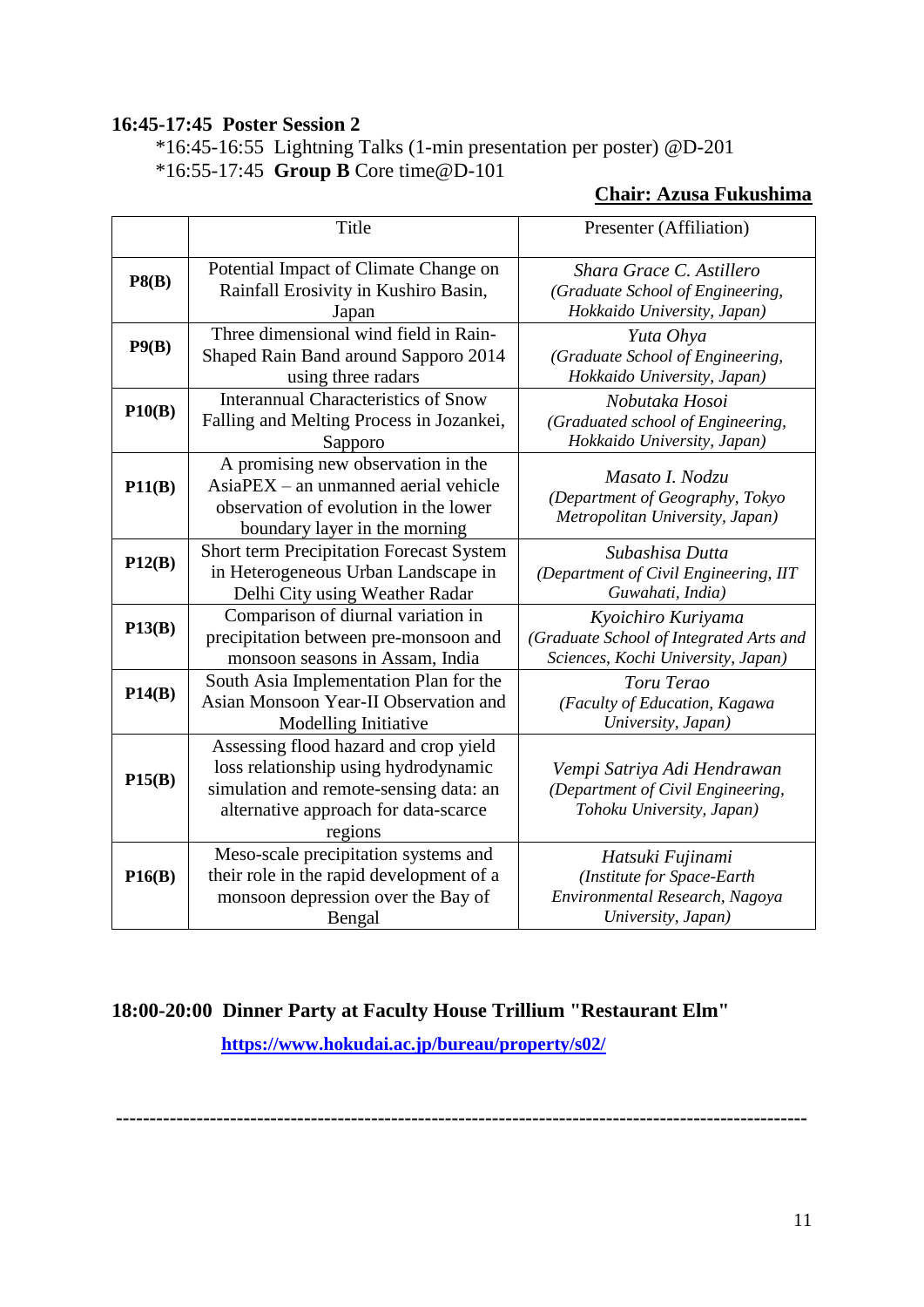# **Day 3: 30 August 2019 (Friday)**

### **08:45-09:45 Session 5 -Coordinated Observation and Modeling Initiatives-**

### **Chair: Fadli Syamsudin**

|               | Title                                                                                                                                         | Presenter (Affiliation)                                                                       |
|---------------|-----------------------------------------------------------------------------------------------------------------------------------------------|-----------------------------------------------------------------------------------------------|
| 08:45-09:00   | YMC-BSM 2020 field campaign over<br>western Pacific and surrounding Asian<br>countries                                                        | Satoru Yokoi<br>(Japan Agency for Marine-Earth<br>Science and Technology<br>(JAMSTEC), Japan) |
| 09:00-09:15   | <b>ULAT SATREPS</b> - Observation study for<br>the lightning activity and tropical cyclone<br>intensity relationship in the Philippine<br>Sea | Yukihiro Takahashi<br>(Faculty of Science, Hokkaido<br>University, Japan)                     |
| $09:15-09:30$ | Modelling and observational aspects of<br>soil-moisture dynamics and its linkage<br>with extremes over the regions of south<br>Asian monsoon  | Milind Mujumdar<br>(Indian Institute of Tropical<br>Meteorology, India)                       |
| 09:30-09:45   | Long-term Asian monsoon changes<br>through the data rescue activities under<br>the ACRE-Japan                                                 | Jun Matsumoto<br>(Tokyo Metropolitan University<br>and JAMSTEC, Japan)                        |

# **9:45-10:45 Session 6a -Detection and Projection of the Climate Change-**

### **Chair: Satoru Yokoi**

|               | Title                                                                                                                                                                      | Presenter (Affiliation)                                                                |
|---------------|----------------------------------------------------------------------------------------------------------------------------------------------------------------------------|----------------------------------------------------------------------------------------|
| 09:45-10:00   | Reduction in the east-west contrast in<br>water budget over the Tibetan Plateau<br>under a future climate                                                                  | Akio Kitoh<br>(Japan Meteorological Business<br>Support Center, Japan)                 |
| 10:00-10:15   | Precipitation bias variability versus<br>various gauges under different climatic<br>conditions over the Third Pole<br>Environment (TPE) region                             | Yinsheng Zhang<br>(Institute of Tibetan Plateau<br>Research, CAS, China)               |
| $10:15-10:30$ | Flood, drought and lack of sunshine in an<br>East Asian monsoon region. A<br>comparative economic, cultural and<br>environmental history of the 19th century<br>Japan      | Satoshi Murayama<br>(Faculty of Education, Kagawa<br>University, Japan)                |
| 10:30-10:45   | The analysis of future heavy rainfall<br>characteristics in Hokkaido, northern<br>Japan, using database for Policy Decision<br>making for Future climate change<br>(d4PDF) | Tsuyoshi Hoshino<br>(Graduate school of<br>Engineering, Hokkaido<br>University, Japan) |

### *Break Time: 15 minutes*